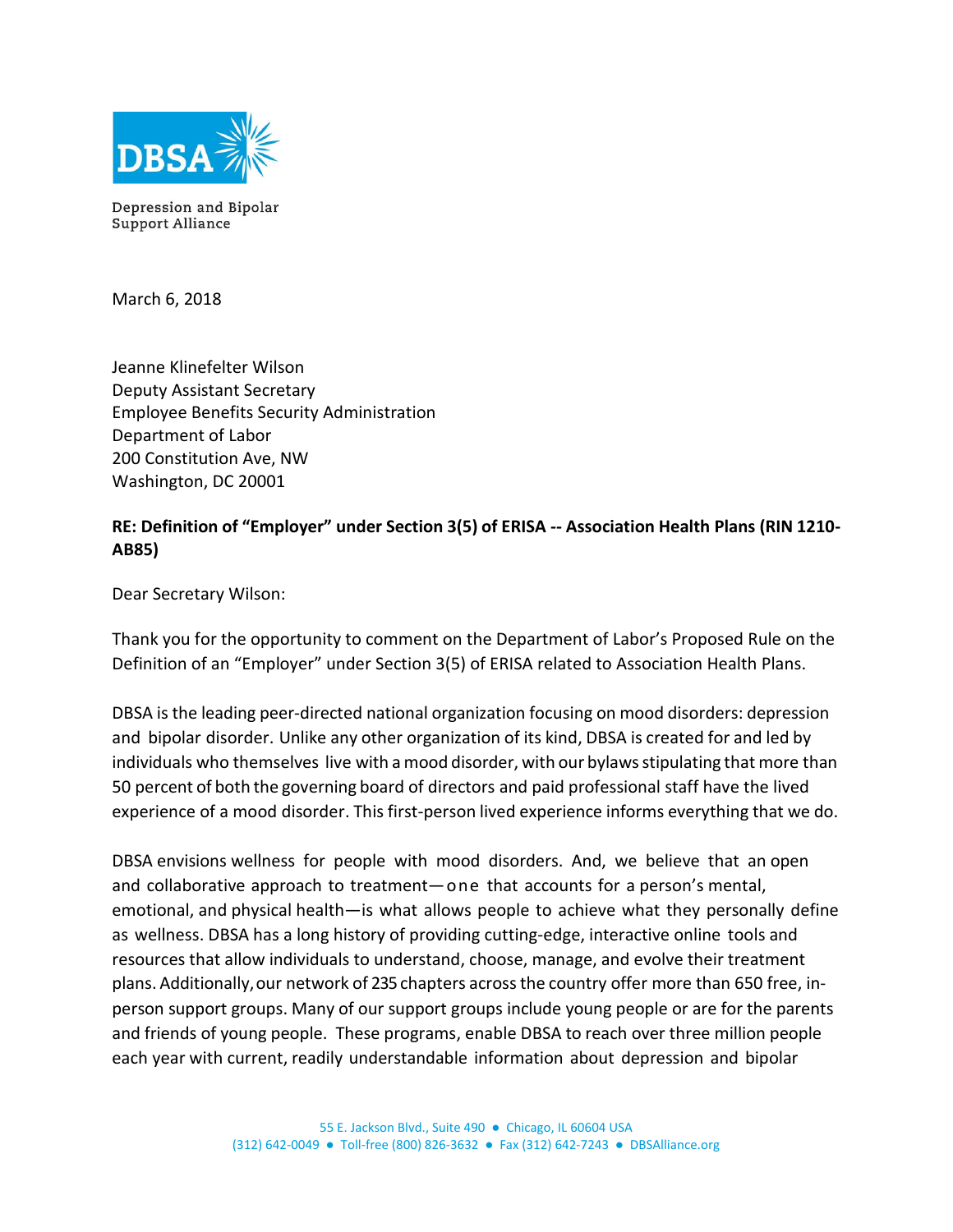disorder; connections to treatment and community resources; and—crucially—the hope that wellness is possible.

Ultimately, we believe that our balanced, person-centered, wellness-oriented approach is what has allowed us to educate, empower, support, and inspire individuals to achieve the lives they want to lead for our more than 30 years in existence. It is from this perspective of experience and relationships that we believe that DBSA is uniquely positioned to provide comment and share stories from our participants.

We are committed to working with the Administration on the prompt, effective implementation and enforcement of the Mental Health Parity and Addiction Equity Act (MHPAEA).

## **SUMMARY OF RECOMMENDATIONS**

Please find below the following comments on the Proposed Rule with a focus on areas in which we feel uniquely qualified to comment – Essential Health Benefits (EHBs) and implementation and enforcement of MHPAEA.

As an overarching principle, we believe all Americans must have equitable access to mental health and substance use disorder (MH/SUD) treatment. This is no less true for people living with bipolar disorder as people living with this mental health condition have the highest rate of substance abuse of all the mental health diagnoses.

This is not only the right thing to do, but also [yields substantial cost savings](https://www.ncbi.nlm.nih.gov/pubmed/12618639) in the treatment of other chronic medical conditions. Any changes to the definition of an "employer" and/or "group health plan" must maintain or increase access to lifesaving MH/SUD services.

### *Essential Health Benefits*

While we appreciate the Administration's goal of allowing employers and other groups to band together as Association Health Plans (AHPs) to increase their negotiating power and lower costs, we are concerned that, without adequate patient protection guardrails, the result could be reduced access to MH/SUD coverage, which would be particularly devastating amid the opioid misuse and overdose and suicide epidemics.

## *Implementation and Enforcement of the Mental Health Parity and Addiction Equity Act*

We ask the Administration to fully implement and enforce MHPAEA and implement the recent important recommendations made by the President's Commission on Combatting Drug Addiction and the Opioid Crisis (the Commission).

### **ESSENTIAL HEALTH BENEFITS**

Given that 25% of people living with bipolar disorder will attempt suicide at least once in their life and that depression is the number one cause of disability in the United States, equitable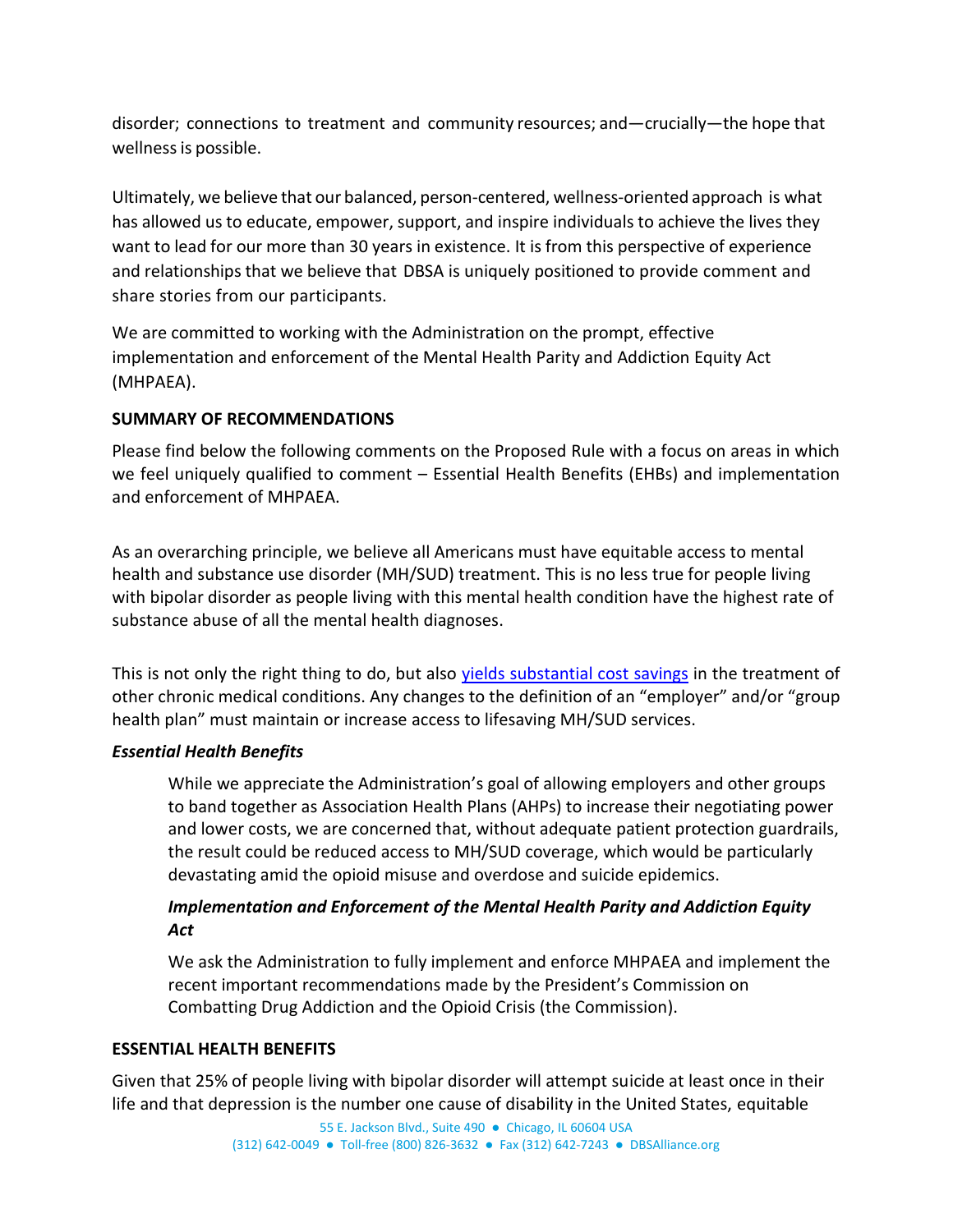access to a full continuum of mental health and substance use disorder treatment services, , must be an essential component of health care coverage. It is also critical that mental health and substance use disorders be covered on par with other medical conditions consistent with MHPAEA.

Ensuring Americans have access to mental health substance use disorders treatment is not only the right thing to do – it's the cost-effective thing to do, yielding a return on investment that will benefit employers and our economy. For example:

- One [study](http://www.andersoneconomicgroup.com/Publications/Detail/tabid/125/articleType/ArticleView/articleId/7991/Cost-and-Benefits-of-Investing-in-Mental-Health-Services-in-Michigan.aspx) found that expanding funding for and access to mental health services reduces government costs for other services and,
- Early intervention reduces the likelihood of costly emergency care which can reduce costs from \$13,037 per adult for emergency care to \$626 for moderate early intervention care.
- One [study](https://www.ncbi.nlm.nih.gov/pmc/articles/PMC2690254/) found that substance use treatment is associated with a reduction of medical expenses for Medicaid beneficiaries of approximately \$2,500 annually.
- Another [study](https://www.ncbi.nlm.nih.gov/pmc/articles/PMC1681530/) found that, "on average, substance abuse treatment costs \$1,583 and is associated with a monetary benefit to society of \$11,487, representing a greater than 7:1 ratio of benefits to costs. These benefits were primarily because of reduced costs of crime and increased employment earnings."
- Another [study](https://www.ncbi.nlm.nih.gov/pubmed/11271969) found that individuals who received substance use treatment had a 26% reduction in health care costs and had reduced Emergency Department visits and hospitalizations.

Moreover, the cost of the opioid misuse and overdose epidemic is significant. A [study](https://altarum.org/publications/the-potential-societal-benefit-of-eliminating-opioid-overdoses-deaths-and-substance-use-disorders) released by Altarum in November 2017 found that the economic burden of the epidemic is \$95 billion annually. Altarum reported that the federal government alone assumes \$29.2 billion of the costs, primarily in the form of lost tax revenue, health care costs and criminal justice related costs.

• **Recommendation:** Association Health Plans must ensure that their MH/SUD benefit is robust and compliant with the Mental Health Parity and Addiction Equity Act. Flexibility in benefit design should be limited and accompanied by strong guardrails that protect individuals with MH/SUD from high out-of-pocket costs and limited covered benefits.

New [data](https://www.cdc.gov/nchs/nvss/vsrr/drug-overdose-data.htm) from the Centers for Disease Control and Prevention (CDC) found that as of July 2017, 66,972 Americans died of a drug overdose in the previous 12 months. This statistic represents a 14.4% increase in the rate of overdose deaths nationwide as compared to the previous year with some states – Delaware, Florida, New Jersey, Ohio, and Pennsylvania – reporting 30% or 40% increases in their overdose death rates. With 180 Americans a day dying from overdoses, we cannot support allowing plans to offer less access to substance use disorder services.

We are very concerned with the provisions in the Proposed Rule to allow AHPs to expand and be exempt from the Affordable Care Act's (ACA) requirements because we believe plans will likely offer less comprehensive coverage and exclude coverage for MH/SUD. The rule states, "Under this proposal, as noted earlier in this section, AHPs would generally be treated as large employers and accordingly granted access to the large group market (or, alternatively, could self-insure). The large group market is not subject to the same restrictions that apply in the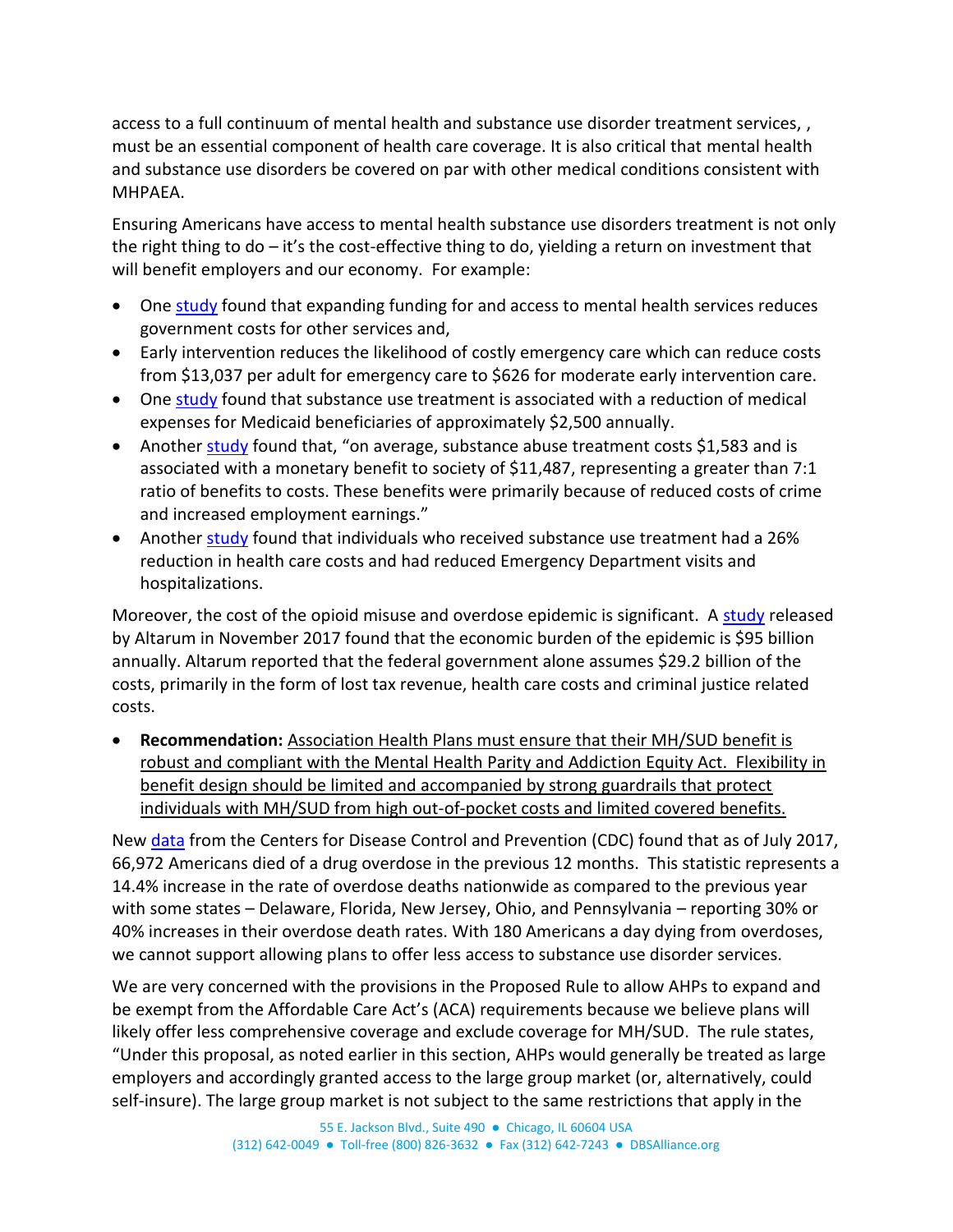individual and small group markets. AHPs consequently could offer many small businesses more options than could individual and small group insurance issuers. For instance, AHPs could offer less comprehensive – and hence more affordable – coverage that some employees may prefer."

Historically, mental health and substance use have been subject to insurer exclusions and limitations. For example, prior to the ACA, , 18% of enrollees in the individual market did not have coverage for mental health services and 34% did not have coverage for substance use disorder treatment. Moreover, the Congressional Budget Office (CBO) confirmed in its May 2017 [report](https://www.cbo.gov/publication/52752) on the *American Health Care Act* that these services are most likely to be excluded if their coverage is not mandated. CBO states, "Services or benefits likely to be excluded from the EHBs in some states include maternity care, mental health and substance abuse benefits, rehabilitative and habilitative services, and pediatric dental benefits. In particular, out-ofpocket spending on maternity care and mental health and substance abuse services could increase by thousands of dollars in a given year for the nongroup enrollees who would use those services."

Additionally, as MH/SUD comprise a tiny fraction of overall healthcare spending, we do not believe the additional flexibility in plan design and benefit will result in meaningful premium savings for individuals with MH/SUD as intended by the Proposed Rule. An [analysis](http://www.commonwealthfund.org/publications/blog/2017/may/maternity-care-and-mental-health-coverage-requirements?omnicid=EALERT1212495&mid=hmerbaum@capitoldecisions.com) of average insurer spending as projected for 2017 found that "health and substance abuse treatment accounted for 1 percent of per capita insurer spending." In fact, as indicated by the aforementioned CBO analysis, out-of-pocket costs for individuals with MH/SUD are already significantly higher and will likely rise more.

Unfortunately, as a result of cost shifting from the private sector, the public sector is already paying for a substantial portion of mental health and substance use treatment care. A *[Health](http://www.healthaffairs.org/doi/10.1377/hlthaff.2016.0002)  [Affairs](http://www.healthaffairs.org/doi/10.1377/hlthaff.2016.0002)* study found that in 2014, "the largest share of substance use disorder financing (29 percent) was from state (non-Medicaid) and local governments." Additionally, beyond healthcare costs, state and local governments are also burdened with the collateral costs of the opioid misuse and overdose epidemic. The previously referenced Altarum [report](https://altarum.org/publications/the-potential-societal-benefit-of-eliminating-opioid-overdoses-deaths-and-substance-use-disorders) found that, "many of 2016 cases of child neglect are associated with parents with an opioid substance use disorder, causing increased child and family assistance spending of \$6.1 billion per year. We estimate additional education expenses to be \$4.4 billion per year." As such, PIC members caution against any changes that might further burden states and localities.

### **FULL IMPLEMENTATION AND ENFORCEMENT OF MHPAEA**

Unfortunately, as we approach the 10<sup>th</sup> anniversary of President Bush signing the *Mental Health Parity and Addiction Equity Act* into law on October 3, 2008, our members and the patients and families they serve continue to report barriers to equitable access to mental health and substance use disorder treatment services. As employer-sponsored plans, AHPs are subject to MHPAEA's requirements and we respectfully ask the Administration prioritize enforcement of the law.

One of the primary complaints from our members on behalf of their patients concerns lack of disclosure by health plans, especially concerning the plans' compliance with the parity law as it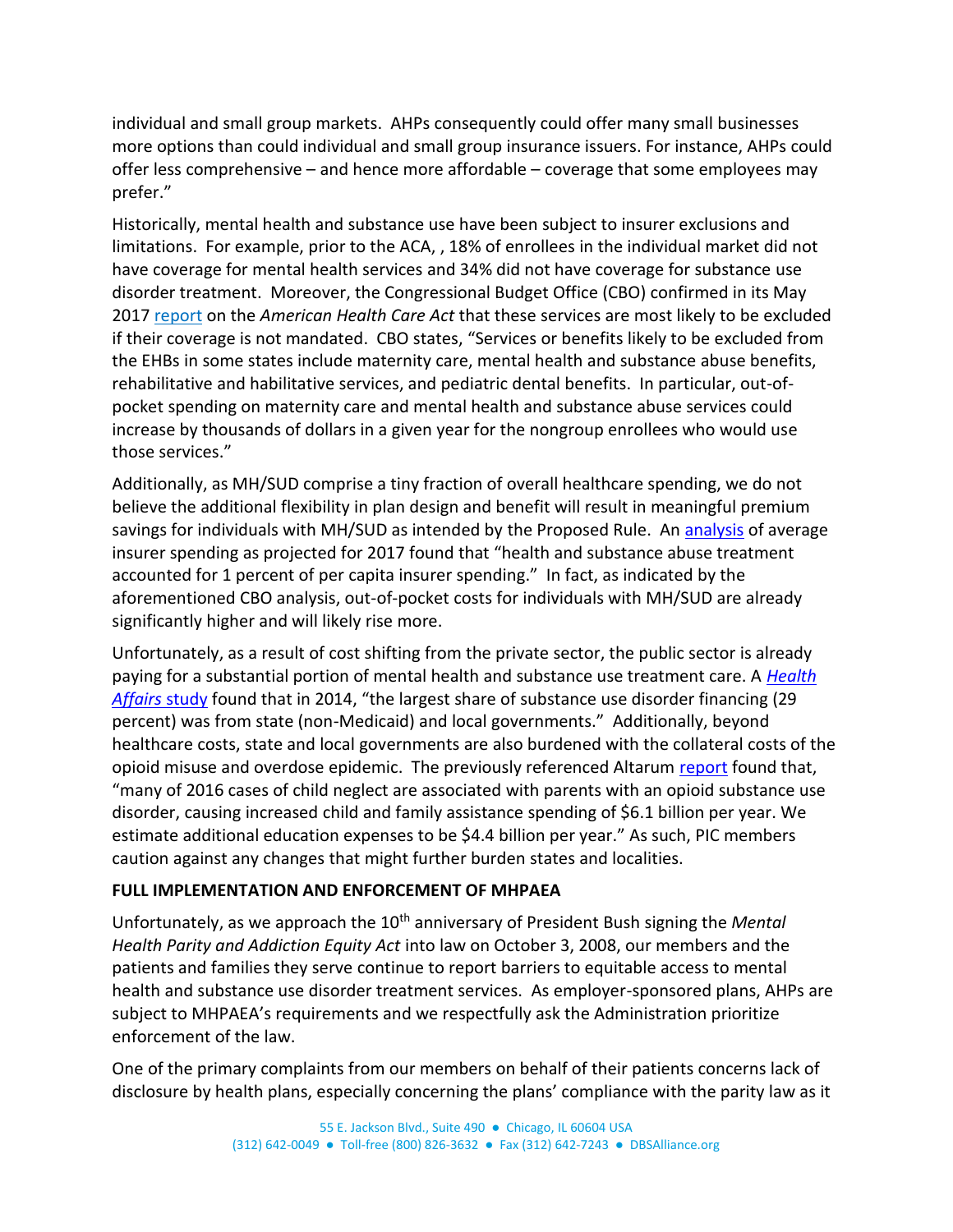relates to non-quantitative treatment limitations (NQTLs) such as medical management techniques, usual and customary reimbursement rates, provider network admission standards, facility-type and level of care exclusions, etc. Consumers and providers are entitled to plan documents and information regarding the development and application of NQTLs that a plan imposes to limit access to benefit coverage and how those limitations are comparable to and no more stringently applied to substance use/mental health benefits than to medical/surgical benefits. However, they consistently report that although they request this type of information, plans are generally non-responsive. Absent this information, consumers and providers are unable to determine whether or not the plan is in compliance with the parity law and its regulations. Thus, enforcement of this vital part of the law remains elusive.

Our anecdotal reporting is supported by the recent Presidential Commission's report which states, "MHPAEA has been the impetus for much progress towards parity for behavioral health coverage; plans and employers have, by and large, done away with policies that are clear violations; provisions such as dollar-limits, visit limits, and outright prohibitions on certain treatment modalities that exist only on behavioral health benefits. However, what remains are violations that are murkier and harder for regulators to discern, for example, non-quantitative treatment limits (NQTLs). These hurdles include medical necessity reviews that are more stringent on the behavioral health side than the medical/surgical side, limited provider networks, and onerous prior-authorization requirements. In reality, it is often difficult to discern when a behavioral health benefit is "on par" with a medical/surgical benefit as different care settings and diagnoses have different policies regarding benefits, providers, and authorizations."

Moreover, a 2017 [report by Milliman](http://www.milliman.com/NQTLDisparityAnalysis/) researchers studied three years of insurer claims data covering 42 million Americans, and looked at inpatient and outpatient services, primary care office visits, and specialist office visits, as well as compared in-network and out-of-network claims in all 50 states and D.C. and found significantly higher use of out-of-network providers by individuals seeking MH/SUD treatment than individuals seeking medical/surgical care. This data suggests lack of enforcement has allowed insurers to continue to limit access to MH/SUD treatment. Nationally, Milliman researchers found that in 2015 on average:

- **31.6%** of outpatient facility behavioral health care was accessed out-of-network; while only **5.5%** of outpatient facility medical/surgical care was accessed out-of-network. In 2013 the out-of-network use of these services was **15.6%**, showing a doubling of access restrictions during three years of parity regulatory oversight.
- **18.7%** of behavioral health office visits were accessed out-of-network; while only **3.7%** of primary medical/surgical office visits were accessed out-of-network.
- **16.7%** of inpatient facility behavioral health care was accessed out-of-network; while only **4.5%** of inpatient facility medical/surgical care was accessed out-of-network.

Additionally, a recent [report](https://lac.org/wp-content/uploads/2017/06/ES_ParityTrackingReport_ASC.pdf) reviewed if a state regulator could identify potential violations of MHPAEA for substance use disorder services through a common regulatory review process known as form review. Their findings were that, "even with a comprehensive data gathering template, regulators would not be able to accurately assess whether a plan is parity compliant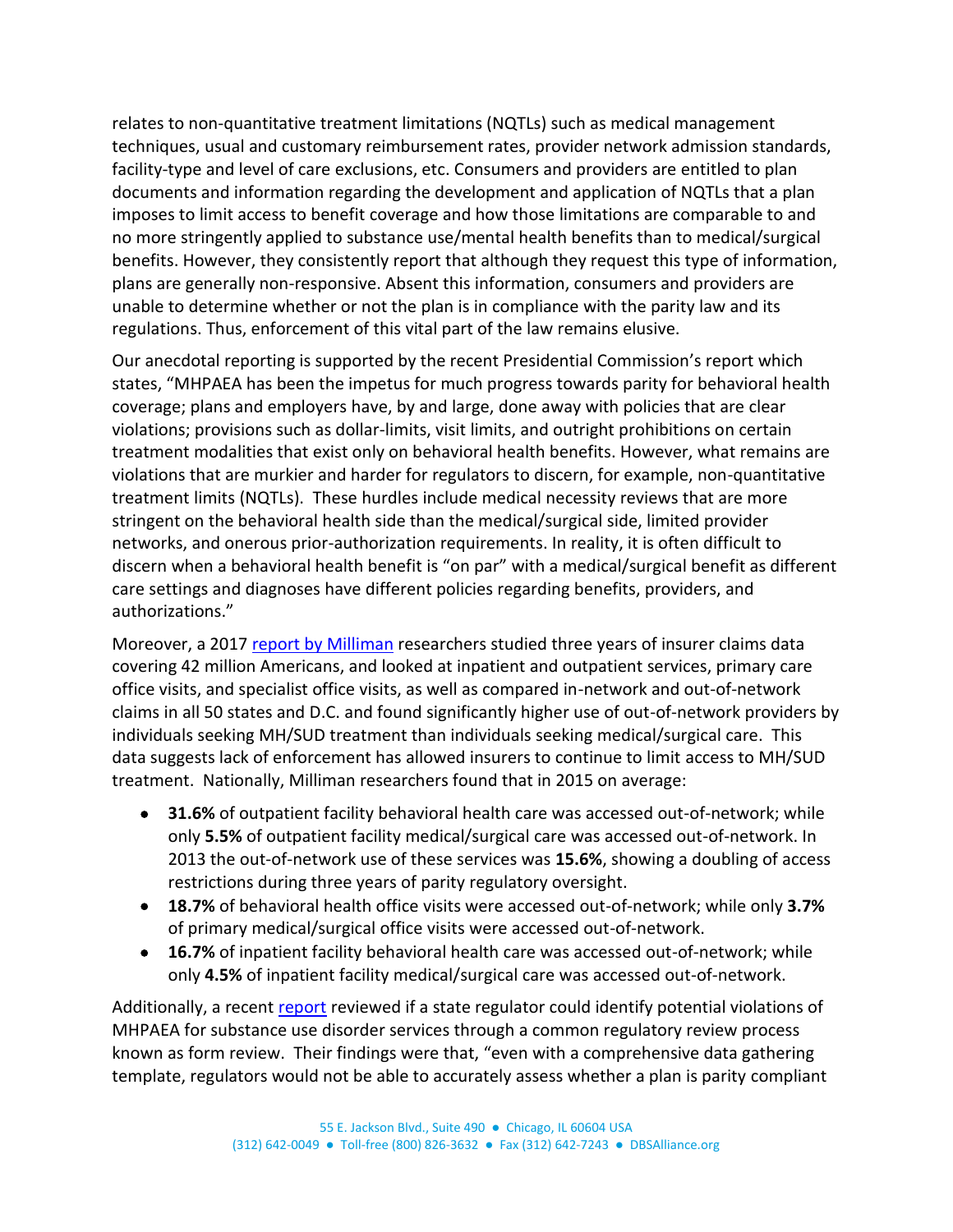because required information is not available in the plan documents that regulators receive from carriers prior to approving plans for sale."

We make the following recommendations, many based off recent recommendations in the President's Commission's report, with the goal of increasing access to mental health and substance use disorder treatment.

• **Recommendation**: DOL should use its enforcement authority over AHPs to launch investigations into parity non-compliance and the outcomes of such investigations should be publicized on appropriate federal websites.

This recommendation is consistent with the Commission's report, which recommended, "that Congress provide DOL increased authority to levy monetary penalties on insurers and funders, and permit DOL to launch investigations of health insurers independently for parity violations."

• **Recommendation**: Federal and state regulators should require plans to use a standardized tool to document and disclose their compliance with MHPAEA's NQTL requirements.

For further details**,** please see the [comments](https://www.dol.gov/sites/default/files/ebsa/laws-and-regulations/rules-and-regulations/public-comments/faq-38/00013.pdf) that the Parity Implementation Coalition, of which we are a member, filed with the Departments in response to their June 16, 2017 request for comments on a model form. Included in those comments:

- o Suggested "tracked changes" to the Department's draft form "Request Documentation from an Employer-Sponsored Health Plan or an Insurer Concerning Treatment Limitations" as solicited in the June 17, 2016 FAQs;
- $\circ$  Sample FAQs that expand upon how to comply with the documentation required in the Department's model form;
- o Because specific examples of how various NQTLs are applied is often the clearest way to demonstrate compliant and non-compliant NQTLs analyses, the PIC's comments also include a non-exhaustive group of draft FAQs on a variety of the most common types of NQTLs our members see; and
- $\circ$  A suggested six-step plan reporting format on application of NQTLs, both written and in operation, and an accompanying spreadsheet. The six-step process for reporting on application of NQTLs to mental health/substance use and medical/surgical benefits, as well as examples of their application to specific NQTLs are intended to be useful tools to the Departments and state regulators as to how a plan could structure its NQTL analysis and report on it to regulators. The sixth step in the process is intended for use by plans, issuers and regulators and not consumers or providers.

This recommendation for a standardized tool is consistent with the Commission's report, which recommended, "that federal and state regulators should use a standardized tool that requires health plans to document and disclose their compliance strategies for nonquantitative treatment limitations (NQTL) parity. NQTLs include stringent prior authorization and inequitable medical necessity requirements. HHS, in